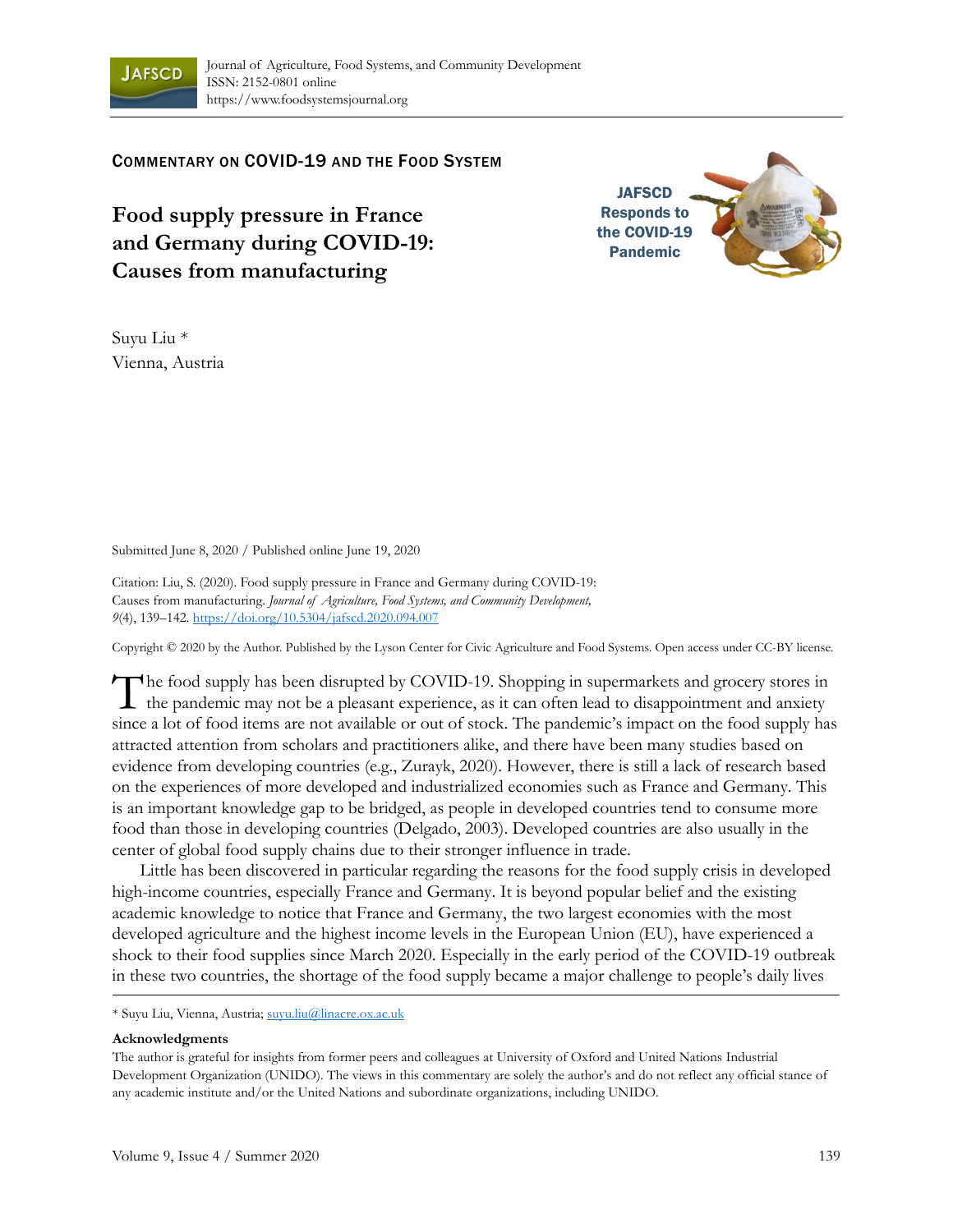and normal business operation. For example, it was difficult for households to buy sufficient preserved food and long-life milk from the supermarkets and grocery stores they usually visit, and shops had to set quotas on customers' purchasing of many products. The situation seemed to improve after strong measures were taken to restore the food supply in France and Germany. For example, food delivery has been an approved exception to the governmental travel restrictions during the pandemic. Nevertheless, varieties of food and drinks were still in short supply or out of stock during the pandemic, especially at the early stage, as shown in Photos 1 and 2. Therefore, the reasons for the food supply crisis in France and Germany are worth exploring.



Photos 1 and 2. Empty Supermarket Food Stock in France and Germany

Source: Xinhua News (2020a, 2020b). Note: Picture 2 has been cross-posted via WeChat.

 Although the panic from the COVID-19 pandemic is perceived as a catalyst for the pressure on the food supply, there could be other interpretations. As noted by the Food and Agriculture Organization of the United Nations (FAO, 2020), COVID-19's disruption to agriculture is minimal, and the food market is largely stable. Furthermore, in France and Germany, technology is widely applied in the agriculture sector, and therefore COVID-19 is unlikely to have significant impact on the countries' agricultural activities, which are not highly labor-intensive. In addition, media have reported that excessive amounts of milk have been produced and producers have to reduce the milk supply in France and Germany (Stöcker, 2020), but in the supermarket milk is often sold out.

 Therefore, in France and Germany, if the sudden increase in demand is not the only reason for the strain on food supply, and COVID-19's impact on agricultural activities is minimal, what could be the other reasons? A less mentioned yet important reason is the shrinking of manufacturing, and particularly of a few sub industries closely related to food production and delivery.

 Data from the United Nations Industrial Development Organization (UNIDO) provides evidence to support this argument. As shown in Table 1, the manufacturing of food products in both France and Germany dropped in March 2020. Specifically, in France, manufacturing of food products fell by 2.3%, compared to February 2020. Similarly, Germany observed a reduction (-4.1%) in manufacturing of food products in March 2020 compared to March 2019. Since the sub-industry 'manufacturing of food products' mainly includes the 'processing and preservation' of food and dairy products (United Nations Statistics Division, 2008), it is not difficult to explain why long-life milk and preserved foods were quickly sold out in supermarkets in France and Germany. The shrinking of beverage manufacturing was much more notable in France than in Germany. In short, the reduction in manufacturing of food and beverages (industries with low technology intensity that were therefore more significantly affected by COVID-19) (UNIDO, 2019) is fueling the pressure on the food supply in France and Germany.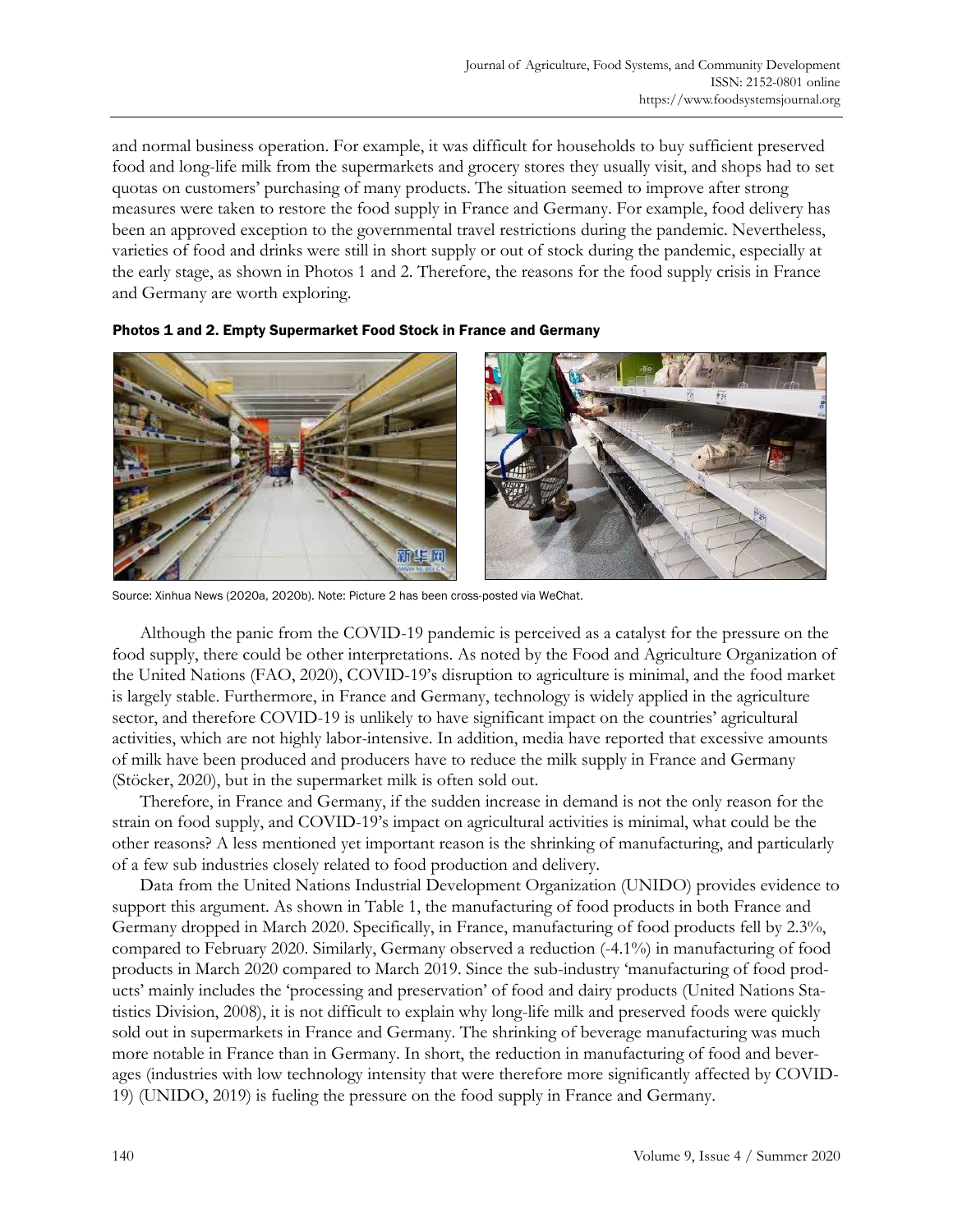| Country       | <b>Manufacturing sub-industries</b>                           | Index of Industrial<br>Production<br>$(2015 = 100)$ | <b>Compared to</b><br>previous month | <b>Compared to same</b><br>month previous year |
|---------------|---------------------------------------------------------------|-----------------------------------------------------|--------------------------------------|------------------------------------------------|
| <b>France</b> | Manufacture of food products                                  | 97                                                  | $-2.3%$                              | $-0.3%$                                        |
|               | Manufacture of beverages                                      | 86.6                                                | $-12.7%$                             | $-15.8%$                                       |
|               | Manufacture of motor vehicles, trailers, and<br>semi-trailers | 52.1                                                | $-49.1%$                             | $-54.4%$                                       |
|               | Total manufacturing                                           | 85                                                  | $-18.3%$                             | $-19.3%$                                       |
| Germany       | Manufacture of food products                                  | 99.8                                                | $-1.1%$                              | $-4.1%$                                        |
|               | Manufacture of beverages                                      | 101.2                                               | $-6.6%$                              | 0.9%                                           |
|               | Manufacture of motor vehicles, trailers, and<br>semi-trailers | 60.7                                                | $-31.1%$                             | $-37.7%$                                       |
|               | Total manufacturing                                           | 89.5                                                | $-11.5%$                             | $-14.5%$                                       |

## Table 1. Manufacturing Production in France and Germany, March 2020

Source: UNIDO, 2020.

 Another reason for the strain on the food supply is the sharp decrease in the manufacturing of motor vehicles, trailers, and semi-trailers (MTS). MTS manufacturing is noteworthy because these vehicles are the most widely used tools to deliver food products from producers to customers, including intermediary customers such as supermarkets and grocery stores. Although it is sometimes perceived that the existing fleets of MTS may be sufficient to satisfy the needs under normal circumstances, this is not the case during the pandemic. The demand for delivery services using MTS increased sharply amid COVID-19 health concerns (Kendall, 2020), which may lead to longer-running shifts and higher frequency of MTS use. Hence there will be more depreciation, scrapping (writing-off), and repairing of MTS, which reduces the availability of MTS to meet the soaring demand of food delivery services. As the pandemic effectively shuttered the manufacturing of MTS, Europe's freight market is predicted to shrink significantly (van Marle, 2020), especially in the delivery of food products. This has been exacerbated by the 'just in time' manufacturing model that has emerged in recent years and the fact that many companies do not keep extra resources for unexpected disturbances (Bloom, 2020). That is why refrigerated vehicles used for storing dead bodies during the pandemic have been reused for food delivery (Crump, 2020). Fleets of supply trucks owned by some business closed in the pandemic are also to be used for food delivery (Bloom, 2020).

 Table 1 shows that in France, the manufacturing of MTS dropped by over 50% in March 2020 compared with the same period in 2019. The decrease of MTS manufacturing in Germany is also substantial (-37.7%). A sudden and significant reduction of the MTS manufacturing would strain to food supply chains. This explains an aforementioned imbalance, where the production of food and beverages has been excessive, but such a huge supply cannot be transported to the market due to the lack of MTS. Therefore food and beverages are easily sold out in the supermarkets and grocery stores. This lack of MTS is also an important factor in the long wait times for online food delivery in France and Germany (Reimann, 2020).

 This brief commentary demonstrates that the reduction in manufacturing production, especially that of food, beverages, and MTS, is an important reason for the pressure on the food supply chain in France and Germany during the pandemic. This commentary also has a few implications. The examination of the food supply should not be restricted to agriculture and service sectors; and it should also be extended